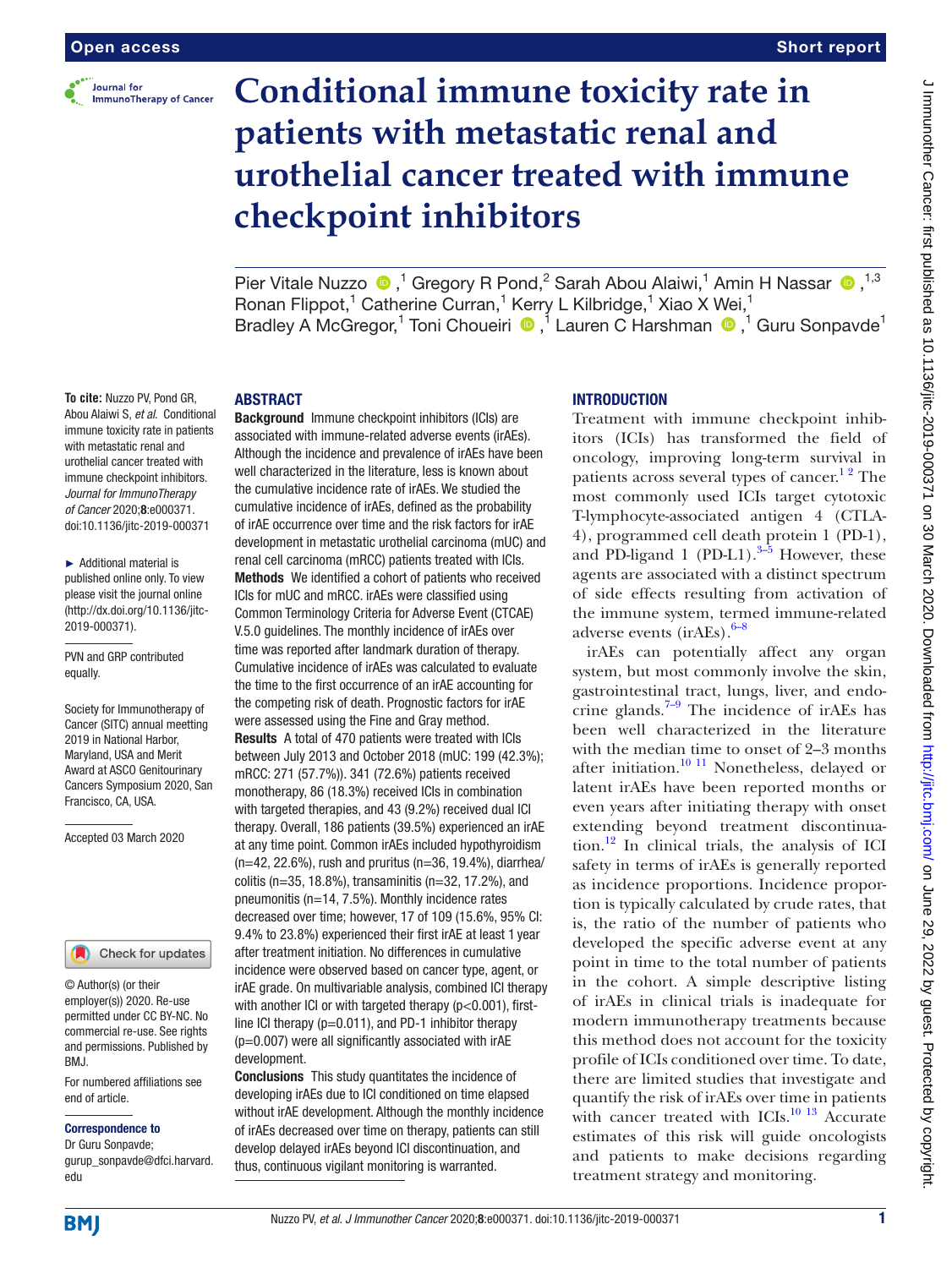Here, we performed a retrospective study that evaluated, for the first time, the cumulative incidence of irAEs in patients with metastatic urothelial carcinoma (mUC) and metastatic renal cell carcinoma (mRCC) treated with ICIs. Additionally, we investigated the concept of conditional toxicity, how the incidence of irAE occurrence may be dynamic and may change over time, as well as the risk factors associated with the development of irAEs.

# **METHODS**

# Data Collection

We conducted a retrospective medical record review of patients with mUC and mRCC who received ICI-based therapy at the Dana Farber Cancer Institute (DFCI) between July 2013 and October 2018. All patients had a histologically confirmed UC or RCC. Patients treated with a CTLA-4 inhibitor and/or PD-1/PD-L1 inhibitor were eligible. Data regarding clinicopathological features and treatment history were extracted. irAEs were defined as adverse events with a potential immunological basis that medical oncologists could recognize objectively. The patients were divided into two groups based on the presence or absence of irAEs within 1month of each dose of ICI.

Toxicities were graded using the Common Terminology Criteria for Adverse Events (CTCAE) V.5.0. We noted the irAEs and grade reported by the medical professional who encountered a patient experiencing acute irAE. If the grade was not reported, we assigned it based on a thorough review of the medical record describing the events.

### Statistical analysis

Descriptive statistics were used to summarize patient characteristics and outcomes. Time to irAE was defined as the amount of time elapsed from the date of ICI initiation to the development of irAE. The monthly incidence of irAEs was calculated for each 30-day period and was defined as the ratio of the number of patients with an irAE to the number of patients alive without irAE at the start of each month. Similarly, the incidence of irAEs at landmark times was defined as the ratio of the number of patients with an irAE at any time following the landmark time to the number of patients alive at each landmark date who had not experienced a prior irAE. Cumulative incidence was calculated to evaluate the time to the first occurrence of an irAE accounting for the competing risk of death. We used the Fine and Gray method to identify variables associated with irAE development: age at the start of ICI, sex (female vs male), cancer type (mUC vs mRCC), ECOG PS  $(0 \text{ vs } \geq 1)$ , lung metastases (yes vs no), lymph node metastases (yes vs no), bone metastases (yes vs no), liver metastases (yes vs no), brain metastases (yes vs no), other metastases (yes vs no), ICI type (ICI monotherapy vs dual ICI regimens vs ICI plus another class of agents), line of ICI (first line vs second or more), and type of ICI (PD-L1 inhibitors vs PD-1 inhibitors). A multivariable model was

constructed using forward stepwise selection. All tests were two-sided and a p-value of <0.05 was considered statistically significant. Statistical analyzes were performed using SAS V.9.2 or R V.3.50 (<www.r-project.org>).

# **RESULTS**

# Patient characteristics

A total of 470 patients received ICIs between July 2013 and October 2018: 271 mRCC (57.7%) and 199 mUC (42.3%). Baseline patient characteristics are reported in [table](#page-2-0) 1. The median follow-up was 11.9 months (maximum=8.8 years). The cohort comprised 342 (72.8%) men and 128 (27.2%) women, with a median age of 65 years (range: 22–91). Overall, 341 (72.5%) patients received ICI monotherapy, 86 (18.3%) patients received ICI plus another class of agents (including investigational immunotherapy), and 43 (9.2%) patients received a dual ICI regimen. Most (n=312, 660.2%) were treated with anti-PD1-based therapy, whereas a third (n=159,330.8%) received an anti-PD-L1- based regimen. The median duration of therapy was 4.0 (95% CI: 3.6 to 5.0) months. Two hundred and seven (44%) patients received ICI as first-line therapy and 263 (56%) received as second or later line therapy. Three hundred and fifty patients (74.5%) discontinued ICI due to radiological progression (n=226, 64.6%), clinical and radiological progression (n=43, 12.3%), toxicity (n=55, 15.7%), clinician preference (n=19, 5.4%), patient preference (n=3,  $0.9\%$ ), or unknown reasons (n=4,  $1.1\%$ ).

# Characteristics and frequency of irAEs

Any grade irAEs occurred in 186 (39.5%) patients [\(table](#page-3-0) 2). Most developed the irAE while on treatment  $(n=163, 87.6\%)$ , whereas 16  $(8.6\%)$  developed the irAE within 1month of therapy discontinuation, and 7 (3.8%) developed the irAE >1month after the discontinuation. Only four patients experienced an irAE >35 days after therapy discontinuation at 1.7, 3.8, 5.3, and 15.4 months, respectively. The most frequently observed irAEs of any grade included hypothyroidism (n=42, 22.6%), dermatological toxicity (n=36, 19.4%), diarrhea/colitis (n=35,  $18.8\%$ ), transaminitis (n=32, 17.2%), and pneumonitis (n=14, 7.5%). Fewer than 10% (n=40, 8.5%) exhibited grade 3 irAEs and two patients (0.4%) experienced grade 4 events. No treatment-related deaths were reported. The median time to irAE was 21 weeks (range: 0.3–356).

# Cumulative incidence of irAEs

Forty-seven (10.0%) patients experienced an irAE within the first month [\(table](#page-3-1) 3) of receiving ICIs. The monthly incidence of irAEs was lower in subsequent months with 4.2%, 5.7%, and 1.4% developing their first irAE in month 4, 7, and 10 from ICI initiation, respectively. When examining irAEs after landmark times, 139 of 415 (33.5%) patients with no irAE within the first 30 days eventually experienced an irAE. The rates of irAE development after months 3, 6, 9, and 12 were 27.6%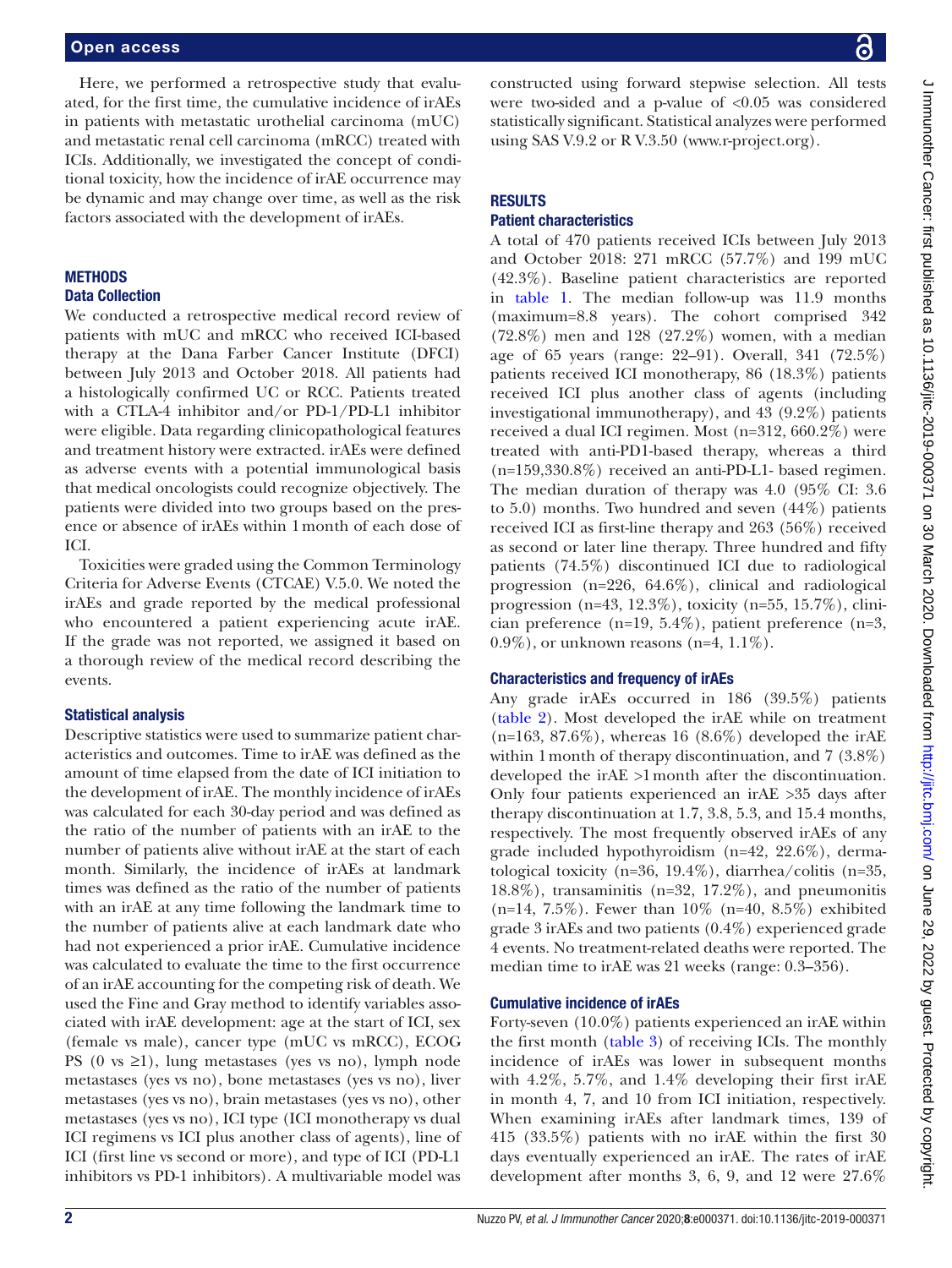<span id="page-2-0"></span>

| <b>Table 1</b><br>Baseline patient characteristics (N=470) |                 |               |               |  |  |  |  |
|------------------------------------------------------------|-----------------|---------------|---------------|--|--|--|--|
|                                                            | Patients, n (%) |               |               |  |  |  |  |
|                                                            | <b>Total</b>    | mRCC cohort   | mUC cohort    |  |  |  |  |
|                                                            | $(N=470)$       | $(N=271)$     | $(N=199)$     |  |  |  |  |
| Age at start of ICI (years)                                |                 |               |               |  |  |  |  |
| Mean (SD)                                                  | 64.8 (11.6)     | 61.7 (10.9)   | 69.0 (11.1)   |  |  |  |  |
| Median (min, max)                                          | 65 (22 to 91)   | 62 (22 to 85) | 69 (26 to 91) |  |  |  |  |
| Sex                                                        |                 |               |               |  |  |  |  |
| Male                                                       | 342 (72.8)      | 201 (74.2)    | 141 (70.9)    |  |  |  |  |
| Female                                                     | 128 (27.2)      | 70 (25.8)     | 58 (29.2)     |  |  |  |  |
| Line of ICI                                                |                 |               |               |  |  |  |  |
| First                                                      | 207 (44.0)      | 113 (41.7)    | 94 (47.2)     |  |  |  |  |
| Second or more                                             | 263 (56.0)      | 158 (58.3)    | 105 (52.8)    |  |  |  |  |
| <b>ECOG PS</b>                                             |                 |               |               |  |  |  |  |
| $\mathsf{O}\xspace$                                        | 149 (32.4)      | 78 (28.8)     | 71 (37.6)     |  |  |  |  |
| 1                                                          | 242 (52.6)      | 156 (57.6)    | 86 (45.5)     |  |  |  |  |
| $\sqrt{2}$                                                 | 65 (14.1)       | 37(13.7)      | 28 (14.8)     |  |  |  |  |
| $\mathsf 3$                                                | 4(0.9)          |               | 4(2.1)        |  |  |  |  |
| Site of metastasis                                         |                 |               |               |  |  |  |  |
| Lung                                                       | 257 (54.7)      | 176 (64.9)    | 81 (40.7)     |  |  |  |  |
| Lymph nodes                                                | 393 (83.6)      | 211 (77.9)    | 182 (91.5)    |  |  |  |  |
| Bone                                                       | 119 (25.3)      | 81 (29.9)     | 38 (19.1)     |  |  |  |  |
| Liver                                                      | 112 (23.8)      | 67 (24.7)     | 45 (22.6)     |  |  |  |  |
| <b>Brain</b>                                               | 14(3.0)         | 12(4.4)       | 2(1.0)        |  |  |  |  |
| Other                                                      | 104 (63.8)      | 104 (38.4)    | 59 (29.7)     |  |  |  |  |
| Type of ICI                                                |                 |               |               |  |  |  |  |
| PD-1 inhibitors*                                           | 312 (66.2)      | 197 (72.7)    | 114 (57.3)    |  |  |  |  |
| PD-L1 inhibitors†                                          | 159 (33.8)      | 74 (27.3)     | 85 (42.7)     |  |  |  |  |
| ICI type                                                   |                 |               |               |  |  |  |  |
| ICI monotherapy                                            | 341 (72.5)      | 157 (57.9)    | 184 (92.5)    |  |  |  |  |
| $ C + C $                                                  | 43 (9.2)        | 30(11.1)      | 13(6.5)       |  |  |  |  |
| ICI+other‡                                                 | 86 (18.3)       | 84 (31.0)     | 2(1.0)        |  |  |  |  |

\*Includes pembrolizumab and nivolumab.

†Includes atezolizumab, avelumab, and durvalumab.

‡Investigational immunotherapy and targeted therapy agents.

ICI, immune checkpoint inhibitor; mRCC, metastatic renal cell carcinoma; mUC, metastatic urothelial carcinoma; PD-1, programmed cell death protein 1; PD-L1, programmed cell death ligand 1; ECOG PS, Eastern Cooperative Oncology Group Performance Status.

 $(n=86/312)$ , 22.3%  $(n=43/193)$ , 14.4%  $(n=21/146)$ , and  $15.6\%$  (n= $17/109$ ), respectively ([table](#page-3-1) 3). The cumulative incidence of irAE was 32.1% (95% CI: 27.7% to 36.5%) at 6 months, 38.8% (95% CI: 34.1% to 43.4%) at 1 year, and 46.3% (95% CI: 40.4% to 52.2%) at 5 years ([figure](#page-4-0) 1A). The cumulative incidence of a grade  $\geq 3$  irAE was 7.5% (95% CI: 5.0% to 10.0%) at 6 months, 10.6% (95% CI: 7.6% to 13.6%) at 1 year, and 11.7% (95% CI: 8.3% to 15.0%) at 5 years [\(online supplementary table 1](https://dx.doi.org/10.1136/jitc-2019-000371) and [figure](#page-4-0) 1B). Cumulative incidence of irAEs for mRCC and mUC were similar for all irAEs, irrespective of grade of toxicity [\(figure](#page-4-0) 1).

# Characteristics of irAEs conditioned as a function of time

The type and severity of irAEs experienced after 12 months from ICI initiation were similar to irAEs experienced at any time point. Seventeen of 109 patients (15.6%) were alive at 12 months after initiating an ICI without irAE and later experienced an irAE beyond 12 months. The most common irAE experienced after 1year was colitis (n=5), followed by hypothyroidism, rash, pneumonitis, myalgia (n=2each), joint pain, transaminitis, uveitis, and nephritis (n=1each). In terms of severity, most were grade 1–2 with one grade 4 colitis and one grade 3 myalgia.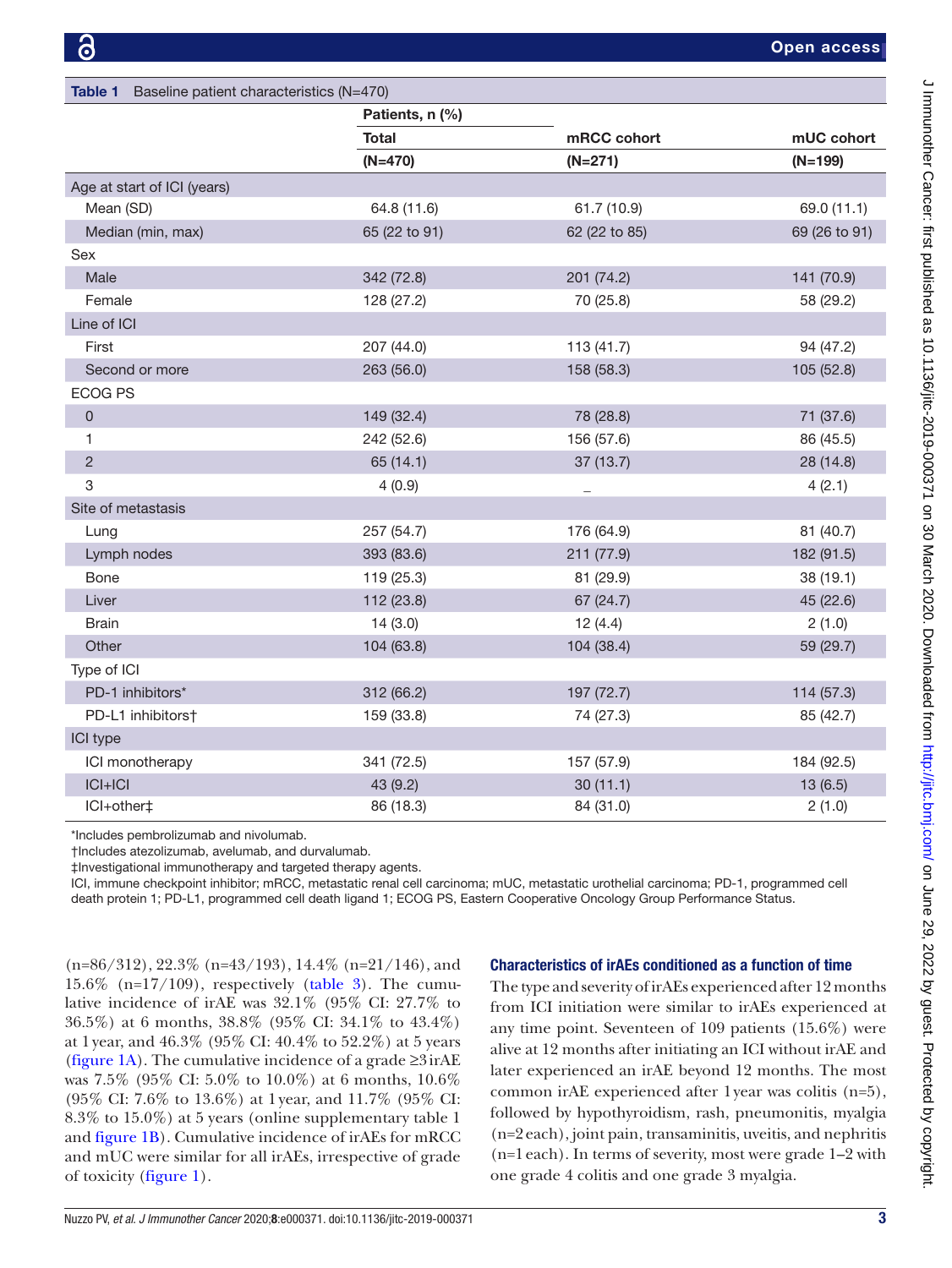<span id="page-3-0"></span>Table 2 irAEs according to category and grade

|                                 | Patients, n (%) |             |                  | Weeks to onset, |  |
|---------------------------------|-----------------|-------------|------------------|-----------------|--|
| Category                        | <b>Total</b>    | Grade 1-2   | Grade 3-4        | median (range)  |  |
| Any                             | 186 (39.5)      | 144 (30.6)  | 42(8.9)          | $21(0.3 - 356)$ |  |
| Dermatological                  |                 |             |                  |                 |  |
| Rash+pruritus                   | 36(7.7)         | 31(6.6)     | 5(1.1)           | $7(2-100)$      |  |
| <b>Mucositis</b>                | 2(0.4)          | 1(0.2)      | 1(0.2)           | $23(21-25)$     |  |
| Pulmonary                       |                 |             |                  |                 |  |
| Pneumonitis                     | 14(3.0)         | 13(2.8)     | 1(0.2)           | $19(4 - 100)$   |  |
| Endocrine                       |                 |             |                  |                 |  |
| Hypothyroid                     | 42 (8.9)        | 42 (8.9)    | 0                | $13(1 - 154)$   |  |
| Adrenal insufficiency           | 1(0.2)          | 1(0.2)      | $\mathbf 0$      | 10              |  |
| Gastroentelorogical             |                 |             |                  |                 |  |
| Diarrhea/colitis                | 35(7.4)         | 17(3.6)     | 18(3.8)          | $17(2 - 253)$   |  |
| Hepatobiliary                   |                 |             |                  |                 |  |
| Transaminitis                   | 32(6.8)         | 20(4.3)     | 12(2.6)          | $12(2-81)$      |  |
| Rheumatological/musculoskeletal |                 |             |                  |                 |  |
| Joint pain                      | 12(2.6)         | 11(2.3)     | 1(0.2)           | $9(1-67)$       |  |
| Myalgia                         | 5(1.1)          | 4(0.9)      | 1(0.2)           | $25(2-64)$      |  |
| <b>Others</b>                   |                 |             |                  |                 |  |
| Nephritis                       | 3(0.6)          | 2(0.4)      | 1(0.2)           | $17(1 - 64)$    |  |
| Pancreatitis                    | 2(0.4)          | $\mathbf 0$ | 2(0.4)           | $21(16-25)$     |  |
| Pericarditis                    | 1(0.2)          | 1(0.2)      | $\boldsymbol{0}$ | 8               |  |
| <b>Uveitis</b>                  | 1(0.2)          | 1(0.2)      | $\mathbf 0$      | 56              |  |

## Risk factors associated with irAE development

The risk factors associated with the development of irAEs at any time point are shown in the [online supplementary](https://dx.doi.org/10.1136/jitc-2019-000371) [table 2.](https://dx.doi.org/10.1136/jitc-2019-000371) In multivariable analysis, combined ICI therapy (HR=1.83, 95%CI: 1.15 to 2.91) and combined ICI plus

other agents (HR=2.29, 95%CI: 1.55 to 3.39) versus IO monotherapy (p<0.001), first-line versus later-line therapy (HR=1.29, 95%CI: 1.06 to 1.56, p=0.011), and PD-1 versus PD-L1 inhibitor therapy (HR=1.64, 95% CI: 1.15 to 2.36, p=0.007) were all significantly associated

<span id="page-3-1"></span>

| Monthly incidence and conditional probability of irAEs<br>Table 3 |                                                         |                                                        |                                                           |                                       |  |  |  |  |
|-------------------------------------------------------------------|---------------------------------------------------------|--------------------------------------------------------|-----------------------------------------------------------|---------------------------------------|--|--|--|--|
| <b>Landmark month</b>                                             | Patients alive on landmark day<br>with no prior irAE, N | <b>Patients with irAEs in</b><br>next 30 days, $n$ (%) | Patients with irAEs at any<br>time in the future, $n$ (%) | 95% CI for future<br>irAE at any time |  |  |  |  |
| $\mathbf 0$                                                       | 470                                                     | 47 (10.0)                                              | 186 (39.6)                                                | 35.1 to 44.2                          |  |  |  |  |
| 1                                                                 | 415                                                     | 28 (6.8)                                               | 139 (33.5)                                                | 29.0 to 38.3                          |  |  |  |  |
| $\overline{2}$                                                    | 358                                                     | 25(7.0)                                                | 111(31.0)                                                 | 26.3 to 36.1                          |  |  |  |  |
| 3                                                                 | 312                                                     | 13(4.2)                                                | 86 (27.6)                                                 | 22.7 to 32.9                          |  |  |  |  |
| $\overline{4}$                                                    | 270                                                     | 19(7.0)                                                | 73 (27.0)                                                 | 21.8 to 32.8                          |  |  |  |  |
| 5                                                                 | 222                                                     | 11(5.0)                                                | 54 (24.3)                                                 | 18.8 to 30.5                          |  |  |  |  |
| 6                                                                 | 193                                                     | 11(5.7)                                                | 43(22.3)                                                  | 16.6 to 28.8                          |  |  |  |  |
| 7                                                                 | 176                                                     | 5(2.8)                                                 | 32(18.2)                                                  | 12.8 to 24.7                          |  |  |  |  |
| 8                                                                 | 163                                                     | 6(3.7)                                                 | 27(16.6)                                                  | 11.2 to 23.2                          |  |  |  |  |
| 9                                                                 | 146                                                     | 2(1.4)                                                 | 21(14.4)                                                  | 9.1 to 21.1                           |  |  |  |  |
| 10                                                                | 132                                                     | 2(1.5)                                                 | 19(14.4)                                                  | 8.9 to 21.6                           |  |  |  |  |
| 11                                                                | 118                                                     | 0(0.0)                                                 | 17 (14.4)                                                 | 8.6 to 22.1                           |  |  |  |  |
| 12                                                                | 109                                                     | 3(2.8)                                                 | 17(15.6)                                                  | 9.4 to 23.8                           |  |  |  |  |

CI, cumulative incidence; irAEs, immune-related adverse events.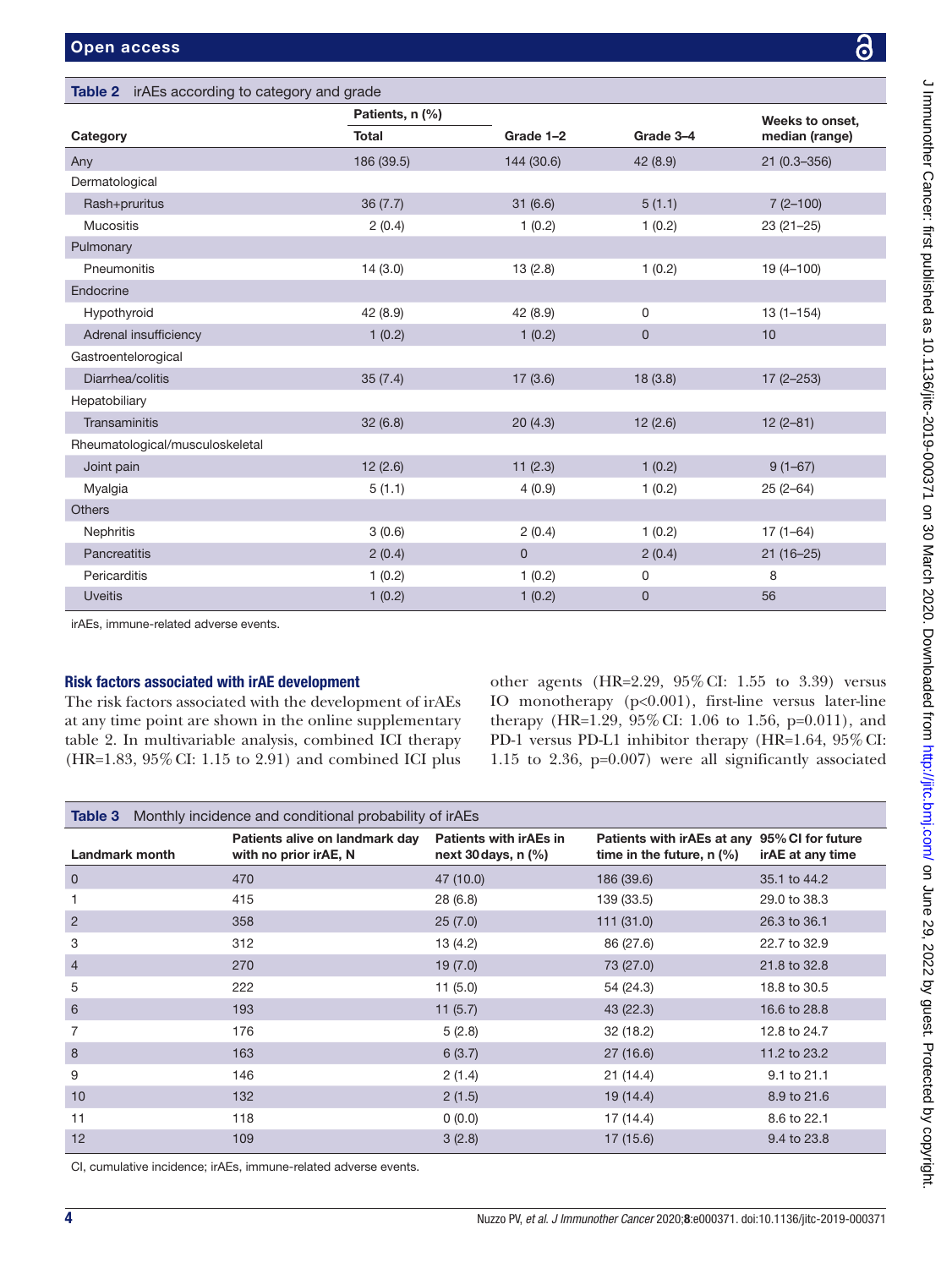

<span id="page-4-0"></span>Figure 1 Cumulative incidence irAEs plots for mRCC and mUC: irAEs all grades (A), irAEs grades ≥3 (B). The cumulative incidence of irAEs for mRCC and mUC were similar for all irAEs, irrespective of grade of toxicity. The cumulative incidence of irAE was 32.1% (95% CI: 27.7% to 36.5%) at 6 months, 38.8% (95% CI: 34.1% to 43.4%) at 1year, and 46.3% (95% CI: 40.4% to 52.2%) at 5 years (A). The cumulative incidence of a grade ≥3irAE was 7.5% (95% CI: 5.0% to 10.0%) at 6 months, 10.6% (95% CI: 7.6% to 13.6%) at 1year, and 11.7% (95% CI: 8.3% to 15.0%) at 5 years (B). irAE, immune-related adverseevent; mRCC, metastatic urothelialcarcinoma; mUC, metastatic renal cell carcinoma.

with irAE development. Type of cancer, age, sex, and performance status were not associated with a higher risk of irAE development.

#### **DISCUSSION**

Conventional safety analyzes describing the absolute percentages of adverse events experienced by patients do not account for how the toxicity profile and risk may evolve over time. In this study, we retrospectively analyzed 470 patients including 271 patients with mRCC and 199 patients with mUC who had received ICI-based therapy at a single academic institution with the objective of characterizing the cumulative incidence of irAEs and assessing how risk may change when conditioned on time elapsed. Our results suggest that the monthly risk of developing an irAE persists but decreases over time, irrespective of the type of cancer, specific ICI class, and known prognostic clinical or demographic variables. Our study highlights that when examining the monthly incidence of irAEs, patients are at the highest risk of developing the irAE in the first month of treatment (10%). Although still at risk for developing irAEs during the remaining months of the first year, there was a trend for decreased monthly incidence with time elapsed. Notably, a substantial proportion (15.6%) of patients experienced delayed irAEs after 1year of treatment. To our knowledge, this is the first study to underscore the important role of time-to-adverse event analysis in the setting of ICIs, which could inform clinical practice and trial designs.

Few studies have investigated the incidence of irAEs with ICI and how the risk may change over time during treatment.<sup>10 12 13</sup> In a safety subanalysis of one prospective study, prolonged treatment with ICIs did not result in

an increased cumulative incidence of ir $AEs$ .<sup>10</sup> The safety report of 107 patients with advanced melanoma treated with nivolumab showed that most irAEs occurred within the first 6 months, and cumulative toxicities were not observed with prolonged drug exposure, although details about the type, grade, and incidence of irAE over time were not reported. $\frac{10}{10}$  $\frac{10}{10}$  $\frac{10}{10}$  In a retrospective review including 352 patients enrolled in 21 early phase clinical trials of ICI, 260 (74%) patients experienced ir $AEs$ <sup>13</sup>. In this case, the risk of developing irAEs was studied using the OR model for irAEs occurrence at various time points.<sup>13</sup> The OR for irAEs occurrence within the first month compared with after 1month was 3.13 (95% CI: 1.95 to 5.02) and decreased over time, being 2.80 (95% CI: 1.76 to 4.44) at  $3$  months.<sup>[13](#page-6-6)</sup>

Clinical trials typically include a summary table of adverse events incidence irrespective of when the patient experienced the event. This method of reporting toxicities is suboptimal for capturing the impact of time on therapy free from toxicities, especially when that toxicity can be an important cause of treatment discontinuation in patients receiving ICIs. Quantification of irAE risk over time offers important information for clinical decision making for the patient's treatment strategy. PD-1/-L1 inhibitors are administered continuously over months to years in patients with the stable or responding disease, rather than given for a predefined number of cycles. In contrast to cytotoxic chemotherapy, where the adverse events typically occur early and accumulate during the treatment course, toxicity with ICI may manifest later and thus, clinicians and patients should continue to be vigilant especially in situations of prolonged therapy. Incorporating the cumulative incidence of irAEs in clinical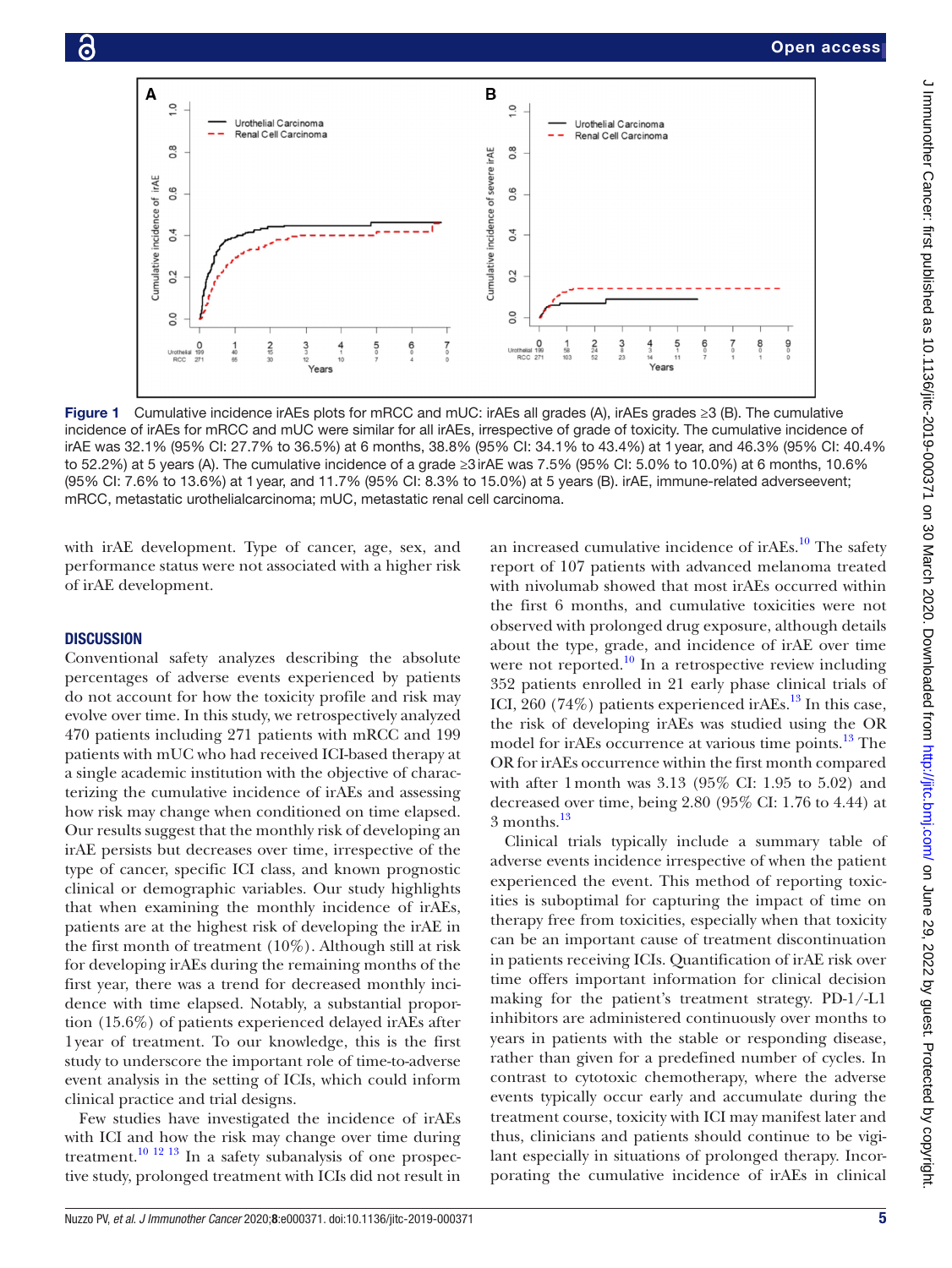trials is an opportunity to improve the characterization of toxicities and tailoring of monitoring schedule as well as in counseling of patients in the clinic.

It is recognized that irAEs exhibit a characteristic pattern in timing in their occurrence, with some events, like skin, hepatic, and gastrointestinal toxicities, occurring earlier at approximately 2–6 weeks, and pneumonitis or endocrine events occurring on average 9 weeks after treatment initiation. $11$  In our dataset, when we examined irAEs that occurred within 1year vs >1year, no differences in the irAE class emerged, but our analysis may be underpowered. The precise pathophysiology that explains the relatively high rate of late irAEs occurring after 1year remains unclear. One hypothesis is that early irAEs occur by the cross-reactivity theory, where the unbalancing of the immune system induced by ICI generates a crossreactivity between tumor neoantigens and normal tissue antigens.[14 15](#page-6-8) Another theory postulates that ICIs can modulate B cells over time both directly and indirectly via T-cell mediation, altering the production of autoantibodies that can generate delayed irAEs.<sup>16 17</sup> Non-specific increase in endogenous T-cell response mediated by dendritic cell or cytokine stimulation could play a role in this process.[16](#page-6-9) Furthermore, ICIs have a serum half-life of 12–20 days and therefore they can continue to inhibit immune checkpoint pathways for >8 months after the last  $dose.<sup>18</sup>$  $dose.<sup>18</sup>$  $dose.<sup>18</sup>$ 

The fact that the cumulative incidence rates of irAEs were similar in mRCC and mUC should not be surprizing as the pathophysiology of irAEs is anticipated to be driven by host genetics and not tumor biology.<sup>19</sup> Interestingly, the rate of grade  $\geq$ 3 irAEs was only 8.5% despite an overall irAE rate of 39.5%, which suggests that prompt recognition and management of irAEs possible in an academic tertiary care center, may mitigate the risk of severe irAEs. Moreover, we showed that the type of ICI or drug combination did not affect the cumulative incidence, suggesting that the trend for safety over time is independent of the type of ICI. As expected, ICI combination therapy was associated with a higher incidence of irAEs.<sup>[20–23](#page-6-12)</sup> PD-1 inhibitors have been previously reported to carry a higher risk of toxicities compared with PD-L1 inhibitors, and our findings are consistent with these data.<sup>24</sup> The association of first-line therapy with a higher risk of irAEs compared with later line settings is intriguing and has not been reported before to our knowledge. This result is biologically plausible given a likely more intact host immune system leading to a more robust systemic immune response in treatment-naïve or less advanced disease patients. However, these results require validation and conclusions are limited pending further understanding of host genetic factors or other host or tumor biologic contributors that may increase the risk of irAEs.

Limitations of our study include its retrospective nature. Patients were all treated at a single institution, so it is possible that results may not be completely generalizable to other institutions with different practice patterns or patient populations. Second, we relied on the clinical information reported in the charts for the identification and grading, of irAEs and thus some irAEs may have been misclassified or not reported. However, this risk is lessened by the execution of the study at a major academic institution with investigators who are highly experienced in the recognition and management of irAEs. Third, the frequency and type of irAEs may vary depending on the specific ICI treatment; thus, a different irAE profile may be observed with different ICI regimens. Differences in the cumulative incidence rate may be seen based on specific agents or combinations, but we did not have the power to examine these subsets separately beyond combination versus monotherapy analyzes. We believe the rates of irAEs, in particular serious irAEs, while slightly lower than many trials, are similar and as expected. Moreover, given the greater awareness of irAEs following the publication of multiple trials in different malignancies, toxicities may have been more promptly managed leading to a somewhat lower rate of severe irAEs. We examined only data from metastatic RCC and UC, which was available to us; however, the consistent results of our analysis regardless of malignancy suggests that the type of malignancy does not impact conditional irAE rates.

#### **CONCLUSIONS**

In conclusion, this is the first retrospective study that quantitates the incidence of developing irAEs with ICI conditioned on time elapsed in a cohort of patients with mRCC and mUC treated with ICIs. Our results highlight that the monthly incidence of irAEs decreases over time on therapy; however, a significant proportion of delayed irAEs occur even ≥1year after initiating ICIs. Thus, awareness and ongoing vigilant monitoring is required throughout ICI therapy and likely beyond discontinuation. In conjunction with an investigation into clinical and biologic predictors of early and late irAEs, incorporation of conditional irAE rates is warranted in ongoing and future immunotherapy studies to enhance our understanding of ICI toxicity profile and optimize patient care.

#### Author affiliations

<sup>1</sup>Department of Medical Oncology, Dana Farber Cancer Institute, Boston, Massachusetts, USA

<sup>2</sup>Department of Oncology, McMaster University, Hamilton, Ontario, Canada 3 Department of Medicine, Brigham and Women's Hospital, Boston, Massachusetts, USA

Twitter Pier Vitale Nuzzo [@PierVitaleNuzzo,](https://twitter.com/PierVitaleNuzzo) Amin H Nassar [@AminNassarMD](https://twitter.com/AminNassarMD), Toni Choueiri [@DrChoueiri](https://twitter.com/DrChoueiri) and Guru Sonpavde [@sonpavde](https://twitter.com/sonpavde)

Acknowledgements The auhtors thank the patients for their contributions to research.

Contributors PVN, GRP and GS: conception and design. PVN, GRP, SAA, AHN, RF, KK, XXW, BAM, LH, TKC, and GS:development and methodology. PVN, SAA, AHN, RF, KK, XXW, BAM, LH, TKC and CC: collection clinical data. GSP: statistical analysis. PVN, GRP, SAA, AHN, RF, KK, XXW, BAM, LH, TKC and GS: analysis and interpretation of data. PVN and CC: administrative, technical, or material support. GS: study supervision. All authors: writing, review and/or revision of the manuscripts; read and approved the final manuscript.

Funding The authors have not declared a specific grant for this research from any funding agency in the public, commercial or not-for-profit sectors.